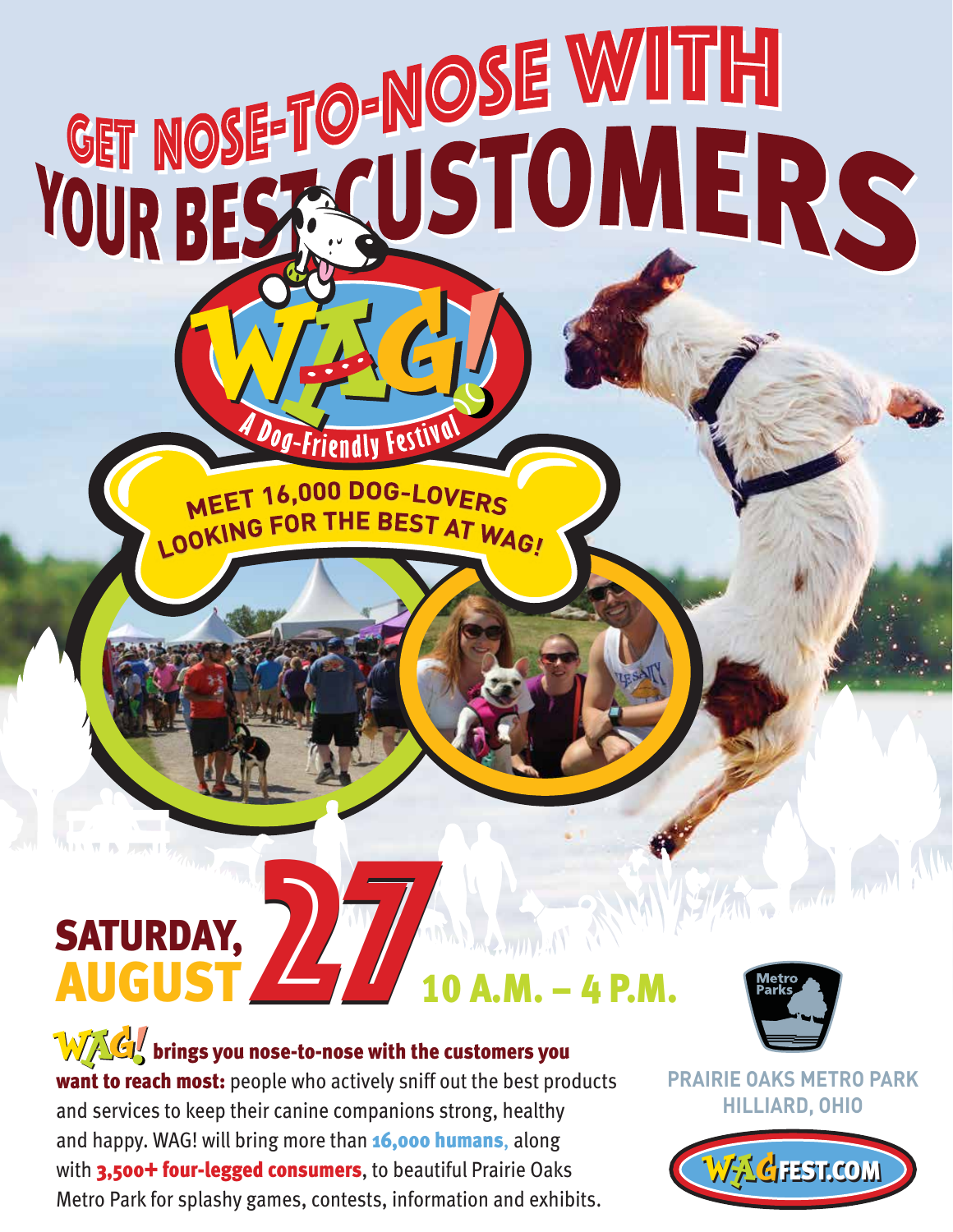### UNLEASH NEW WARKETING POTENTIAL AT WAG!

Whether your products or services are about canine care or for people who care about canines, WAG! is the perfect showcase: the biggest, most exciting "must see" event for Central Ohio dog-lovers, bringing together all the products and services they need and want. That makes it the perfect setting for:

*-Friendly Festl* 

IS FUN, FREE

DOG(S) AS ONE OF THE FAMILY

100%

- **Retailers**
- **Clubs**
- **Product and food manufacturers**
- **Non-profit and rescue organizations**
- **Specialty products**
- **Veterinarians and hospitals**

**Contract Contract** 

**• Pet photography**

- **Doggie day cares**
- **Pet insurance**
- **Grooming services and spas**
- **Dog-friendly travel**
- **Waste removal**

ARE BETWEEN

**• Carpet cleaning services**

#### ATTRACTIONS THAT BRING THOUSANDS OF CONSUMERS TO WAG! INCLUDE:

WAGFEST.COM

*WAG! Marketplace*

**SERVICES EXCHANGE** 

88% 39% 68% 73% 42%

- *Water Bark Beach dog swim area*  学
- *Meet the Breed Pavilion*
- *Take-A-Bow Wow Stage* ₩
- *Captivating disc demonstrations, dog agility and dock diving*
- *Refreshments, prizes and more*

**EDUCATION**

**OVER \$100,000**

**EXAMPLE 18 ARE THE CUSTOMERS YOU WANT TO MEET**